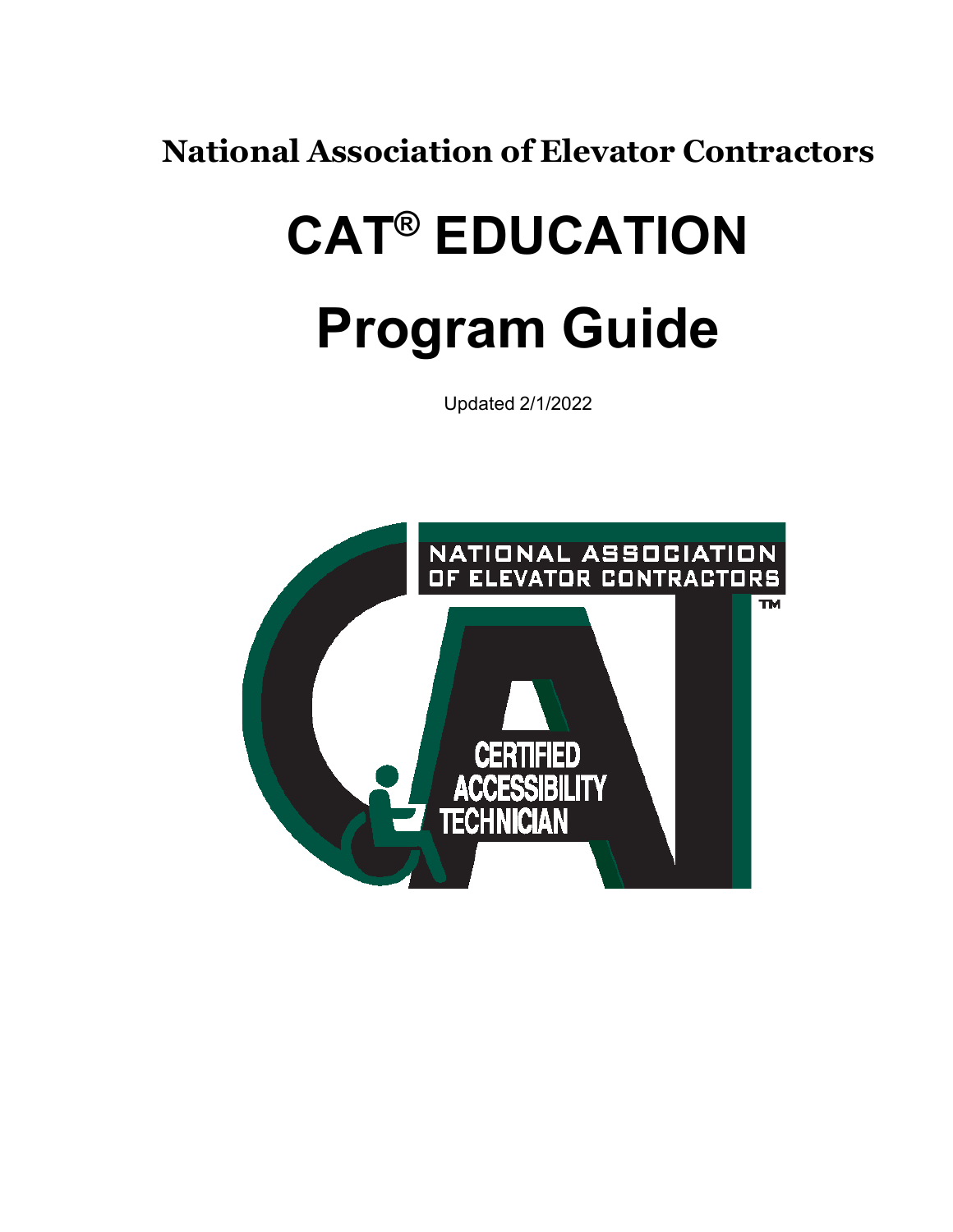## **Table of Contents**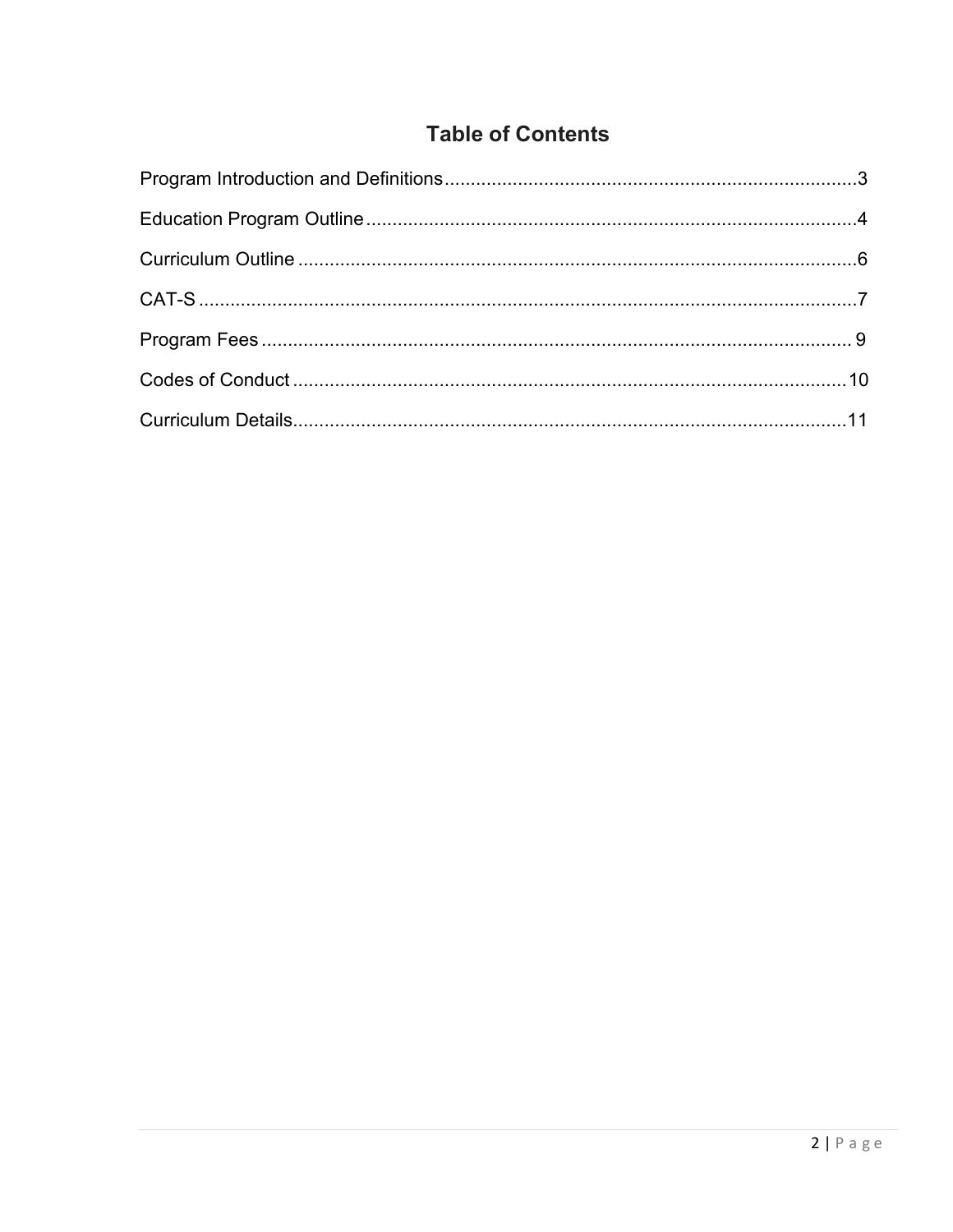## **NAEC'S CAT® EDUCATION PROGRAM**

The Certified Accessibility and Private Residence Lift Technician (CAT®) Education Program is sponsored and administered by the National Association of Elevator Contractors (NAEC). The purpose of the CAT® Education Program is to provide the accessibility/residential lift industry technical, mechanical, construction, and maintenance workforces with a means of obtaining and verifying critical education and training requirements related to compliance with industry codes, private residence elevator and accessibility equipment specific technical theory, components, and competencies. It is a program which spans two years and 5 courses of study. In addition to unit exams given during the coursework, an exam will be given at the completion of the program. Each course will include skills verifications related to the coursework. The skills must be completed in the presence of a CAT or CAT-S before going onto the next course.

The CAT® Education Program is the nationally recognized training program included in NAEC's National Guidelines for Apprenticeship Standards (C2011-03) approved by the U.S. Department of Labor Office of Apprenticeship.

All CAT<sup>®</sup> Education course materials are available from Elevator World, Inc. To purchase course material, call 251.479.4514 x 19. Purchasers will need to provide their candidate number assigned to each CAT® candidate.

Program information may be obtained from the NAEC website at [www.naec.org, o](http://www.naec.org/)r by calling 800.900.6232 or 770.760.9660.

## **Program Definitions**

- **Candidate** is a participant/learner in the CAT<sup>®</sup> Education Program; an individual who has met all of the application requirements of the NAEC  $CAT<sup>®</sup>$  Education Program and has been accepted into the program.
- **CAT®** is a Certified Accessibility and Private Residence Technician who has met all the application requirements of the NAEC CAT® Certification Program, passed the required certification exam and has maintained their certification by completing all requirements of the annual renewal process. A current CAT® will hold a CAT® ID issued by the NAEC Certification Board
- **CAT-S** is a CAT® supervisor/administrator; an individual who is a CAT® (see definition above) and who has successfully completed the NAEC CAT® Supervisor Training Course. Each participating candidate must have access to a CAT-S.

\* **Modification**: A CET-S will be allowed to administer the CAT program skills portion to a CAT candidate. Remote proctoring will be required on all course exams 1-5 for this option.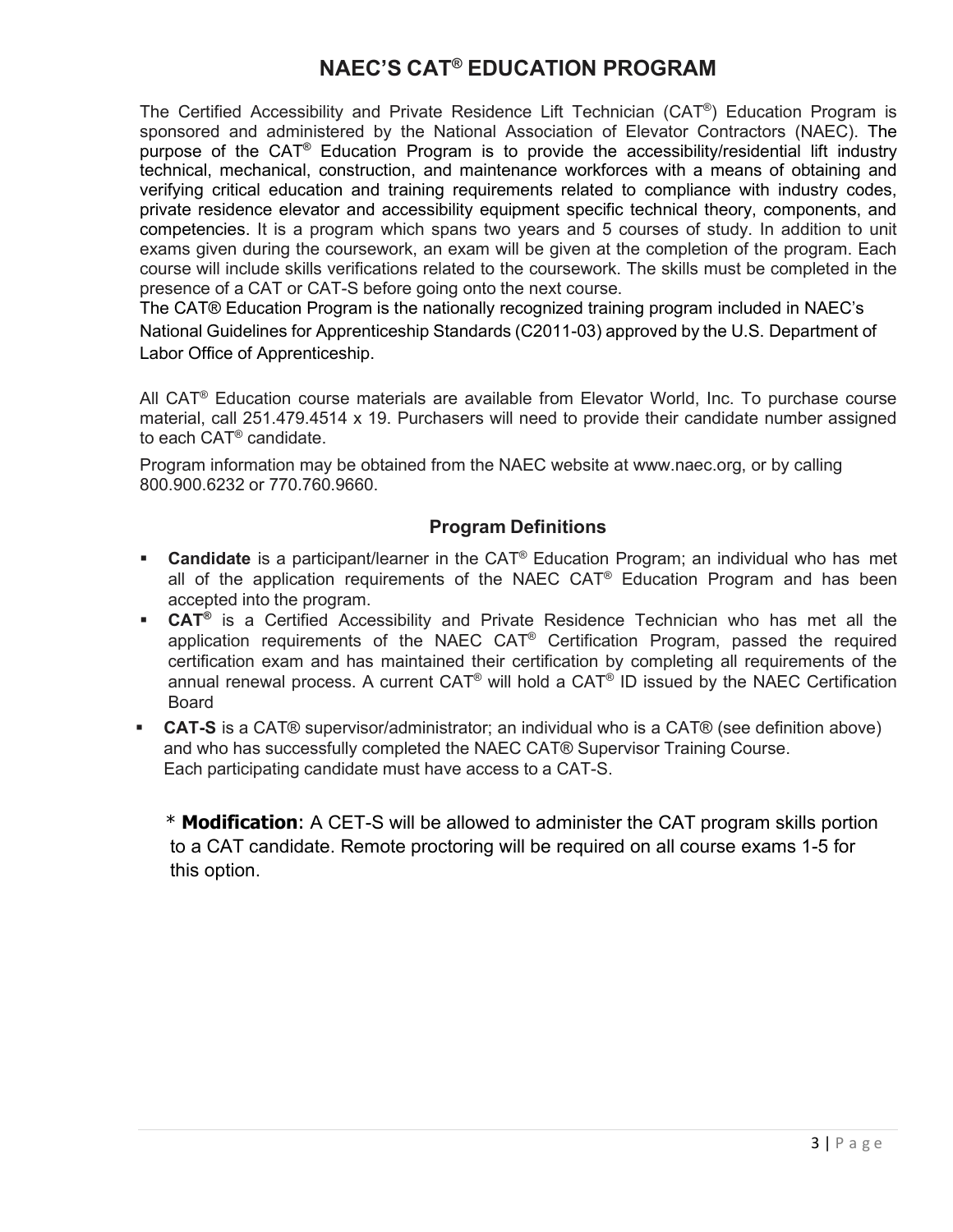## Candidate Application Process

- CAT Candidate Qualifications**:**
	- $\triangleright$  Must have a high school diploma, GED or equivalent;
	- $\triangleright$  Must be at least 18 years of age;
	- $\triangleright$  Must have access to the supervision of a CAT-S;
	- $\triangleright$  Must pay the application fee and annual candidate administration fee;
	- $\triangleright$  Must be able to read and write in English;
	- $\triangleright$  Must be a citizen of the United States or be legally authorized by the United States government to work and participate in a training program. The exception to this requirement is for individuals living outside the United States and not working in the United States; and
	- $\triangleright$  In addition to the above criteria NAEC strongly recommends that the CAT Candidate complete a Basic Skills Assessment (TABE test).
- **Complete and submit online application at [www.naec.org.](http://www.naec.org/)**
- NAEC will return your application for review and signature.
- **Return to NAEC.** 
	- $\triangleright$  Application signed by candidate and authorized representative of employer;
	- Copy of High School Diploma or GED transcript;
	- $\triangleright$  Copy of photo ID that includes date of birth;
	- Certification Statement signed by candidate, CAT-S and authorized representative of employer;
	- $\triangleright$  Code of Ethics signed by candidate;
	- Application fee of \$220 for NAEC members or \$680 for non-members

## **Curriculum**

- Consists of 5 courses:
	- $\triangleright$  Course 1: Introduction to the Vertical Transportation Industry
	- Course 2: Vertical Platform Lifts
	- Course 3: Inclined Platform Lifts
	- $\triangleright$  Course 4: Inclined Stairway Chairlifts
	- Course 5: Private Residence Elevators
- Courses must be completed in order;
- Approximately 2 years to complete; 300 total classroom hours;
- Course units consist of three basic parts:
	- $\triangleright$  Text based workbook.
	- $\triangleright$  On the job skills verification.
	- $\triangleright$  Unit/course exams (minimum passing score 85%).
- On the job skills must be completed in the presence of a CAT<sup>®</sup> or CAT-S.
- Upon completion of each unit or course an exam will be given. The exam will be
	- $\triangleright$  Online.
	- $\triangleright$  Closed book.
	- $\triangleright$  Questions chosen from study questions at the end of each unit/course chapter of the core curriculum.
	- $\triangleright$  Proctored by the candidate's CAT-S and carried out in accordance with NAEC testing guidelines.
- Curriculum can be purchased from approved NAEC vendor, Elevator World, Inc., at [www.elevatorbooks.com u](http://www.elevatorbooks.com/)sing the candidate number assigned upon approval of program application.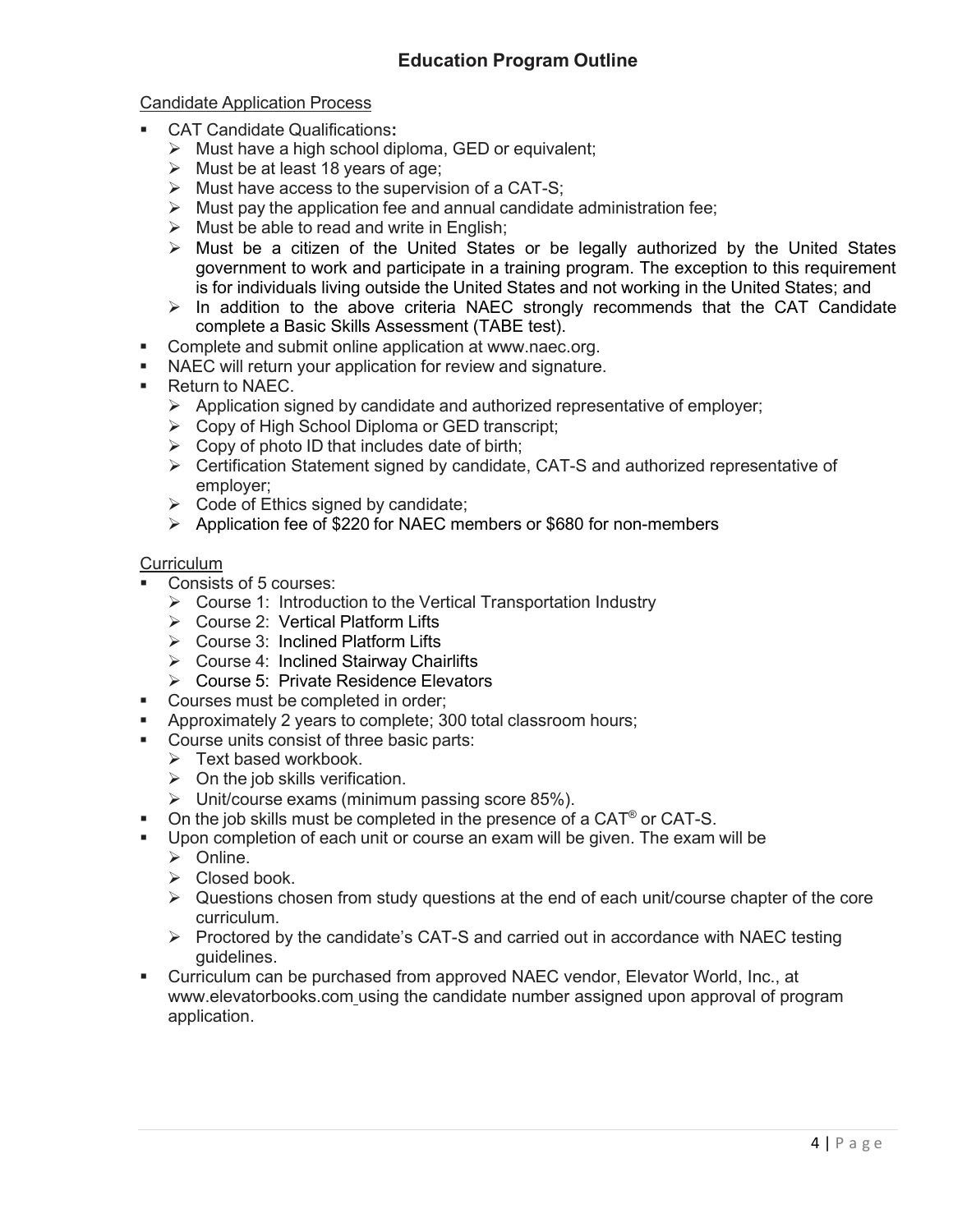## Certificate of Completion

An individual will be awarded a Certificate of Completion for the  $CAT<sup>®</sup>$  Education Program and can apply for CAT® Certification based on the following criteria:

- $\triangleright$  Has met all of the application requirements of the NAEC CAT<sup>®</sup> Education Program;
- $\triangleright$  Has successfully completed all course requirements of CAT Education Program's curriculum (Course 1-5);
- $\triangleright$  Has documented at least 4,200 additional on-the-job training hours from the time of their candidate application approval;
- $\triangleright$  Has completed the required skills verifications; and
- $\triangleright$  Has passed the Final Exam

The Final Exam will be:

- > Online:
- Closed book;
- $\triangleright$  Questions randomly chosen from study questions in the curriculum;
- $\triangleright$  Proctored by the candidate's CAT-S and a competent adult who is not the supervisor or related to the candidate in accordance with proctoring guidelines;
- $\triangleright$  Carried out in accordance with NAEC testing quidelines.

Minimum passing score for Final Exam is 85%. If the applicant fails the Final Exam, the following process will be applicable:

- $\triangleright$  After the 1<sup>st</sup> Time The candidate may retake the examination (2<sup>nd</sup> attempt) after a 15-day waiting period,
- After Failing the 2<sup>nd</sup> Time The candidate may retake the examination (3<sup>rd</sup> attempt) after a 15-day waiting period and paying a \$100 fee,
- $\triangleright$  After Failing the 3<sup>rd</sup> Time The candidate may retake the examination (4<sup>th</sup> attempt) after a 60-day waiting period and paying a \$100 fee. Additionally, the candidate's CAT-S, and an officer of the candidate's company, must submit a signed and dated statement certifying that the candidate studied the respective curriculum chapter(s) that the candidate failed.
- $\triangleright$  After Failing the 4<sup>th</sup> Time The candidate must repeat the entire Curriculum.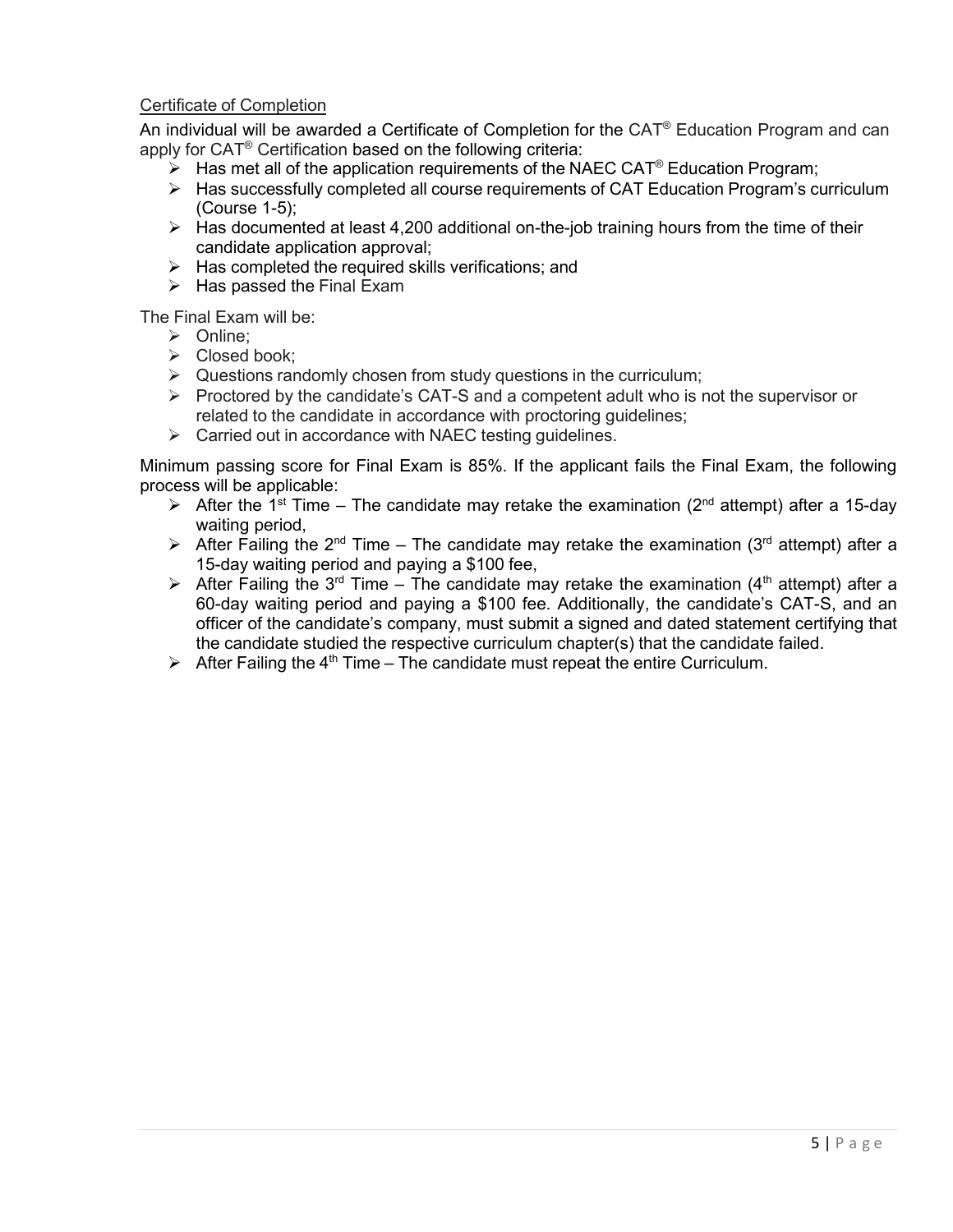COURSE 1: INTRODUCTION TO VERTICAL TRANSPORTATION INDUSTRY

*Course 1 total: Class hours – 76 Field hours – 1000*

COURSE 2: VERTICAL PLATFORM LIFTS *Course 2 total: Class hours – 40 Field hours – 500*

COURSE 3: INCLINED PLATFORM LIFTS *Course 3 total: Class hours – 40 Field hours – 500*

## **YEAR 1: TOTAL CLASS HOURS = 156 / TOTAL FIELD HOURS = 2,000**

COURSE 4: INCLINED STAIRWAY CHAIRLIFTS *Course 4 total: Class hours – 20 Field hours – 400*

COURSE 5: PRIVATE RESIDENCE ELEVATORS *Course 5 total: Class hours – 124 Field hours – 1,800*

## **YEAR 2: TOTAL CLASS HOURS = 144 / TOTAL FIELD HOURS = 2,200**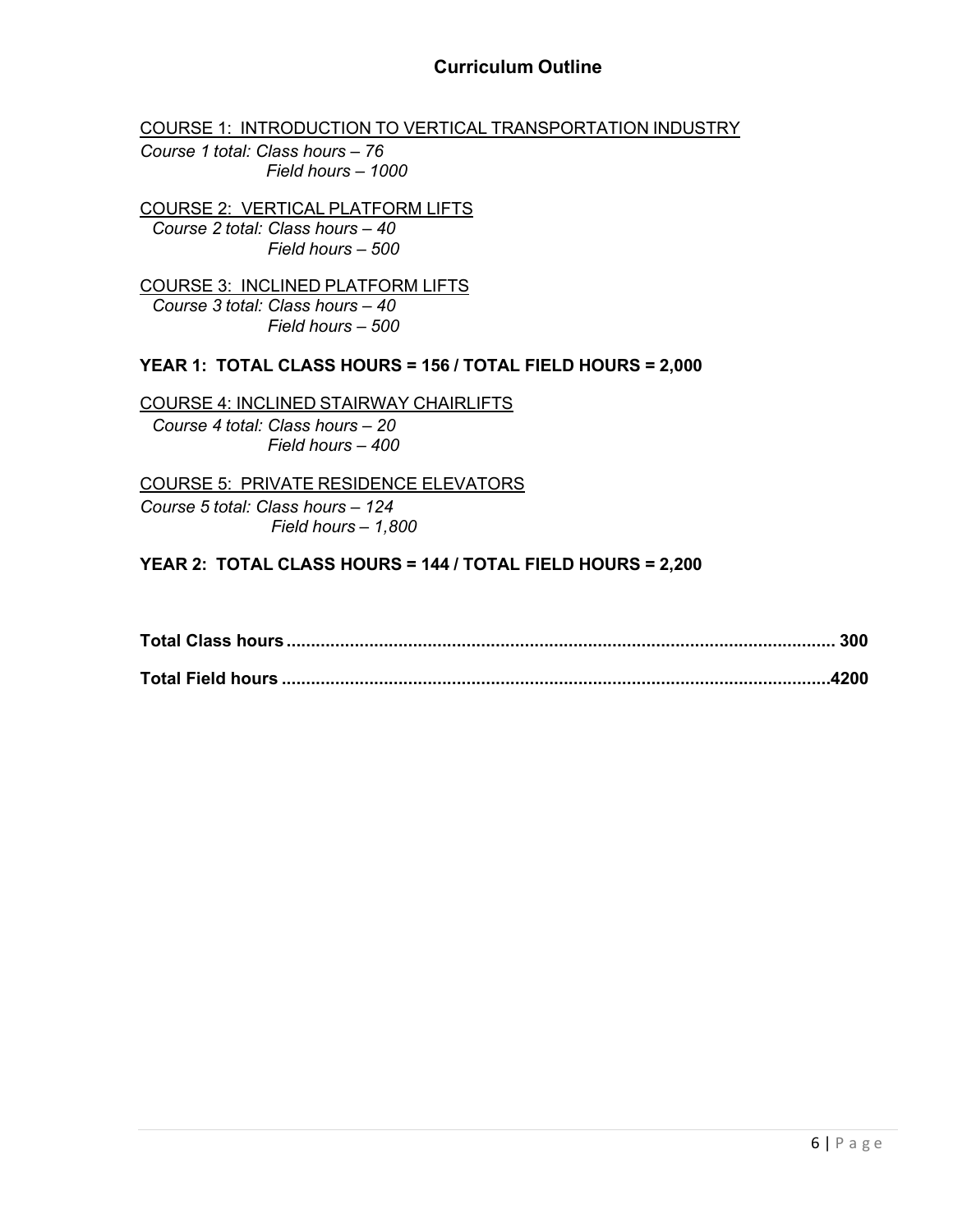Each candidate must have access to a CAT-S. In order to qualify as a CAT-S, an individual must first be certified as a CAT® and then must take and pass the CAT-S Examination. The CAT-S Examination is an online open book exam. An individual must obtain a score of 85% to pass the examination.

## **ROLE OF THE CAT-S**

- $\triangleright$  Help the Candidate succeed in completing the CAT<sup>®</sup> Education Program.
- $\triangleright$  Ensure that candidates have the required basic skills to complete the program study materials.
- $\triangleright$  Assist candidates with their program application.
- $\triangleright$  Ensure that candidates have met all their requirements prior to taking each exam.
- $\triangleright$  Ensure that the online exams are taken in accordance with NAEC Testing Guidelines.

## **CAT-S RESPONSIBILITIES TO THE EMPLOYER**

Like any industry-based training program, the  $CAT<sup>®</sup>$  Education program requires coordination between the learner and company operations to help ensure consistency in training, conservation of human and fiscal resources, and assurance that the related activities are conducted within the company policies, procedures, and respective industry safety rules, regulations, and codes. There are several key responsibilities associated with the CAT-S and company operations. These responsibilities include the following:

- $\triangleright$  To help screen and identify new employees who have the potential to successfully complete the training program.
- $\triangleright$  To ensure that all of the internal company paperwork for the candidate is properly completed and maintained (e.g., purchase orders and checks if the company is paying for the program, training records, etc.). Although the CAT-S would not actually be responsible for completing this paperwork, the CAT-S would supervise the completion of such requirements.
- $\triangleright$  To ensure that the candidate has opportunities to learn and complete the various skills and tasks correlated with the CAT® Education Program and that appropriate supervisors assist in the skills verification portion of the program.
- $\triangleright$  To ensure that all program assessments and examinations are taken by each assigned Candidate and that these assessments and examinations were conducted in an environment conducive for such activities as specified by the NAEC Education Program. This responsibility includes ensuring that the assessments and examinations are properly proctored.
- $\triangleright$  To ensure that company management is kept up to date with the progress of each assigned candidate.
- $\triangleright$  To serve as a liaison between NAEC and the respective company.
- $\triangleright$  To ensure that the CAT<sup>®</sup> Education Program within the company is conducted in accordance with program guidelines.
- $\triangleright$  To ensure that all company and pertinent industry safety standards, procedures, and codes are followed throughout the candidate training activities.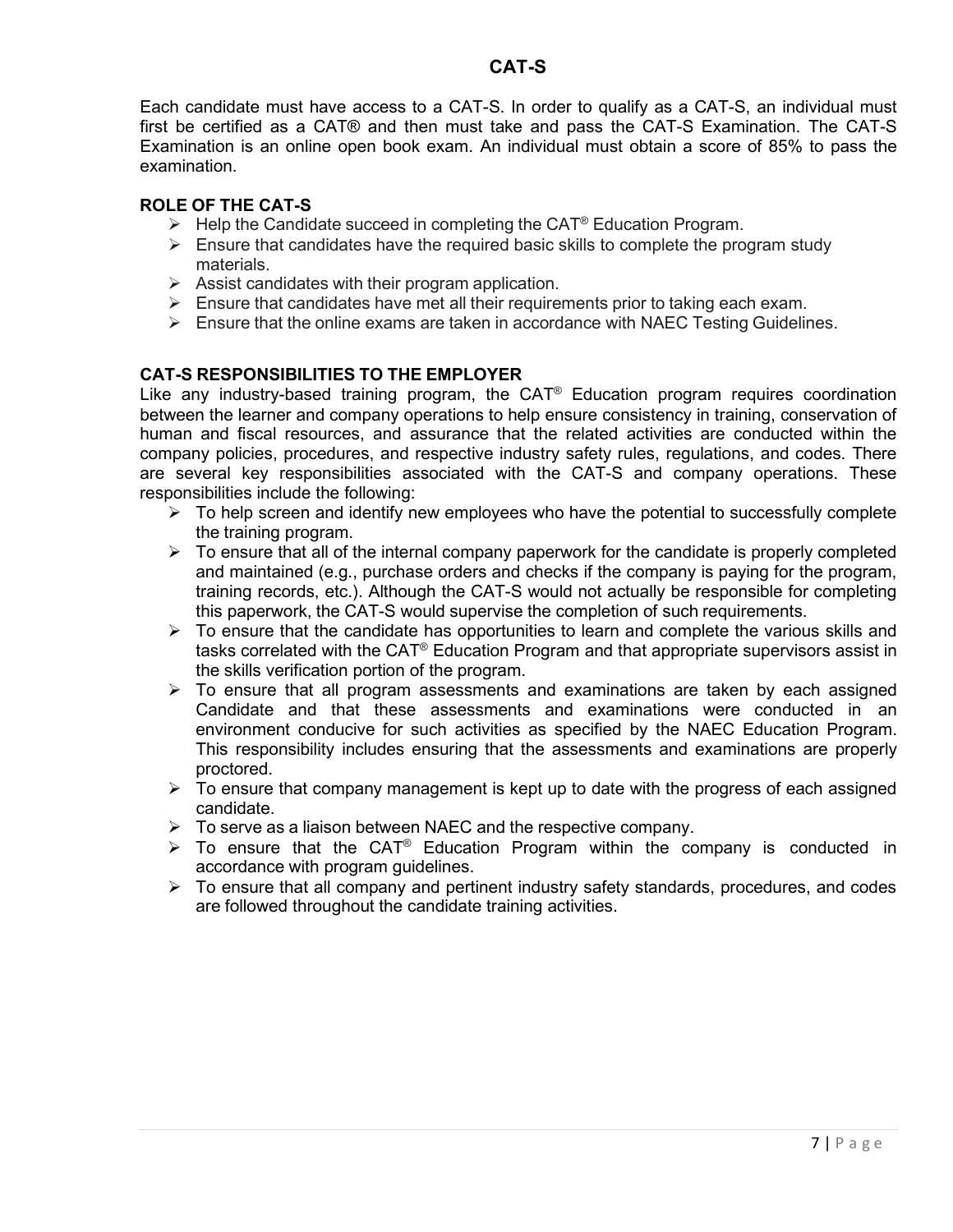## **CAT-S RESPONSIBILITIES TO THE CANDIDATE**

The role of the CAT-S in the education program is a required element to help ensure that the candidate completes the program as designed and in a timely manner. This role should be viewed as more of a mentoring process where the CAT-S helps guide the candidate though the many steps of the education program. The specific responsibilities of the CAT-S as associated with the Candidate are as follows:

- $\triangleright$  To ensure that the reading and mathematics assessments are completed by each employee that may potentially participate in the education program and that these assessments are conducted in an environment conducive for such activities as specified in other portions of this publication.
- $\triangleright$  To assist identified employees with completing the online application for the education program.
- $\triangleright$  To assist the employee, once he or she officially becomes a candidate, in developing a study schedule and assist the candidate in developing good study habits.
- $\triangleright$  To assist the employee through the study process by providing a schedule and being available regularly to answer any technical questions the candidate may have.
- $\triangleright$  To ensure that all training assessments and examinations are taken by each assigned candidate and that these assessments and examinations are conducted in an environment conducive for such activities as specified by the NAEC Certification Board.
- $\triangleright$  To ensure that all Candidates have access to company personnel to facilitate the skills verification check-off.
- $\triangleright$  To review the results of examinations taken by the Candidate and to make arrangements for additional study activities in the event that a candidate has failed an examination.
- $\triangleright$  To take other reasonable efforts to help the candidate successfully complete the NAEC CAT® Education Program.

## **CAT-S TRAINING KIT**

CAT-S applicants can purchase the CAT-S kit from Elevator World at [www.elevatorbooks.com.](http://www.elevatorbooks.com/) The kit contains all of the coursework. However, some reference materials that the Candidate receives are not in the CAT-S kit. Attached is a book list broken down by year. A CAT-S may order these books separately as needed or as a supplemental library for the company. The supplemental books for the CAT-S are available at Elevator World.

## SUPPLEMENTAL BOOKS FOR CAT-S

- Core Curriculum
	- Elevator Industry Field Employees Safety Handbook
	- $\geqslant$  ADA & Building Transportation<br> $\geqslant$  National Electrical Code (NEC)
	- National Electrical Code (NEC)
	- *Compilation of VPL Manufacturer Information*
	- *Compilation of IPL Manufacturer Information*
	- *Compilation of ISC Manufacturer Information*
	- *Compilation of PRE Manufacturer Information*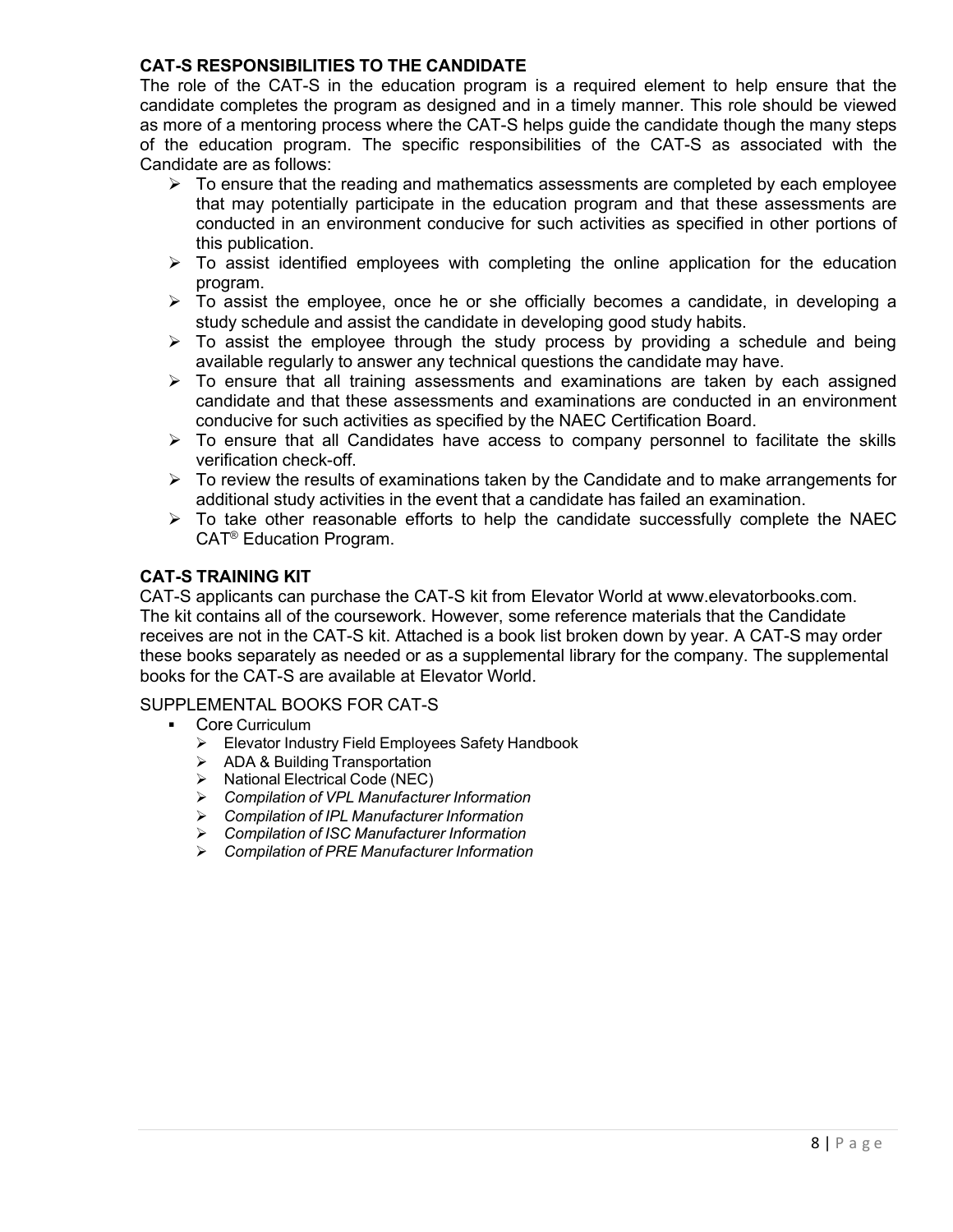## **NAEC CAT Education Program Fees**

## **First Year Candidate Fees**

|                                                                                               |                                                                                               | <b>NAEC Member</b>                                                 | Non-Member                        |
|-----------------------------------------------------------------------------------------------|-----------------------------------------------------------------------------------------------|--------------------------------------------------------------------|-----------------------------------|
| Candidate Fee includes:                                                                       |                                                                                               | \$220.00                                                           | \$680.00                          |
| Application, Administration Fee & Testing                                                     |                                                                                               |                                                                    |                                   |
| Course I - Introduction to the Vertical Transportation Industry                               |                                                                                               | \$400.00                                                           | \$550.00                          |
| Course Guide<br>Introduction to Vertical Transportation<br><b>Industry Textbook</b>           | <b>Skills Verification Portfolio</b><br>Elevator Industry Field Employees'<br>Safety Handbook | • ADA & Building Transportation<br>Poster of Accessibility Systems |                                   |
| Course II - Vertical Platform Lifts                                                           |                                                                                               | \$550.00                                                           | \$700.00                          |
| Course Guide<br>٠<br>Vertical Platform Lifts textbook<br><b>Skills Verification Portfolio</b> | Compilation of VPL Manufacturer<br>Information                                                | • National Electrical Code (NEC)                                   |                                   |
| Course III – Inclined Platform Lifts                                                          |                                                                                               | \$350.00                                                           | \$500.00                          |
| Course Guide<br>Inclined Platform Lifts textbook                                              | <b>Skills Verification Portfolio</b>                                                          | <b>Information</b>                                                 | • Compilation of IPL Manufacturer |
| <b>Cost for First Year of Program per Candidate</b>                                           |                                                                                               | \$1,520.00                                                         | \$2,430.00                        |

## **Second Year Candidate Fees**

|                                                                   |                                                        | <b>NAEC Member</b>                                         | Non Member                             |
|-------------------------------------------------------------------|--------------------------------------------------------|------------------------------------------------------------|----------------------------------------|
| Candidate Fee includes:                                           |                                                        | \$190.00                                                   | \$ 680.00                              |
| <b>Administration Fee &amp; Testing</b>                           |                                                        |                                                            |                                        |
| Course IV - Inclined Stairway Chairlifts                          |                                                        | \$300.00                                                   | \$450.00                               |
| Course Guide<br>Inclined Stairway Chairlifts textbook             | <b>Skills Verification Portfolio</b><br>в              | п<br>Information                                           | <b>Compilation of ISC Manufacturer</b> |
| Course V - Private Residence Elevators                            |                                                        | \$550.00                                                   | \$700.00                               |
| Course Guide<br>Private Residence Elevators Vol 1& 2<br>textbooks | <b>Skills Verification Portfolio</b><br>$\blacksquare$ | <b>Compilation of PRE</b><br>٠<br>Manufacturer Information |                                        |
| Cost for Second Year of Program per Candidate                     |                                                        | \$1,040.00                                                 | \$1,830.00                             |

Please note that the above fees are subject to change without notice.

## **CAT-S Kit Fees**

| <b>CAT-S Core Curriculum Kit</b>                                                                                                                                                                                                                                                                                                                       |                                                                                                                         | \$750.00                                                                                     | \$900.00                    |  |  |
|--------------------------------------------------------------------------------------------------------------------------------------------------------------------------------------------------------------------------------------------------------------------------------------------------------------------------------------------------------|-------------------------------------------------------------------------------------------------------------------------|----------------------------------------------------------------------------------------------|-----------------------------|--|--|
| • CAT-S Training Manual<br>• CAT-S Log Book<br>Course 1 - Intro to Vertical<br><b>Transportation Industry</b>                                                                                                                                                                                                                                          | • Course 2 – Vertical Platform Lifts<br>• Course 3 - Inclined Platform Lifts<br>Course 4 – Inclined Stairway Lifts<br>٠ | • Course $5 -$ Private<br><b>Residence Elevators</b><br>• Poster of Accessibility<br>Systems |                             |  |  |
| (Please note each CAT-S Kit can be one-time purchases - the kits can be maintained in-house and used by more<br>than one CAT-S. The CAT-S Training Manual and CAT-S Log Books are elements of the kit that cannot be<br>shared. They can be purchased separately after the purchase of the initial Kit if you have multiple CAT-S' in your<br>company) |                                                                                                                         |                                                                                              |                             |  |  |
| <b>Additional CAT-S Training Manuals</b>                                                                                                                                                                                                                                                                                                               |                                                                                                                         |                                                                                              | \$55.00 EACH   \$70.00 EACH |  |  |
| Additional/replacement CAT-S Log Books                                                                                                                                                                                                                                                                                                                 |                                                                                                                         |                                                                                              | \$30.00 EACH   \$35.00 EACH |  |  |

Please note that the above fees are subject to change without notice.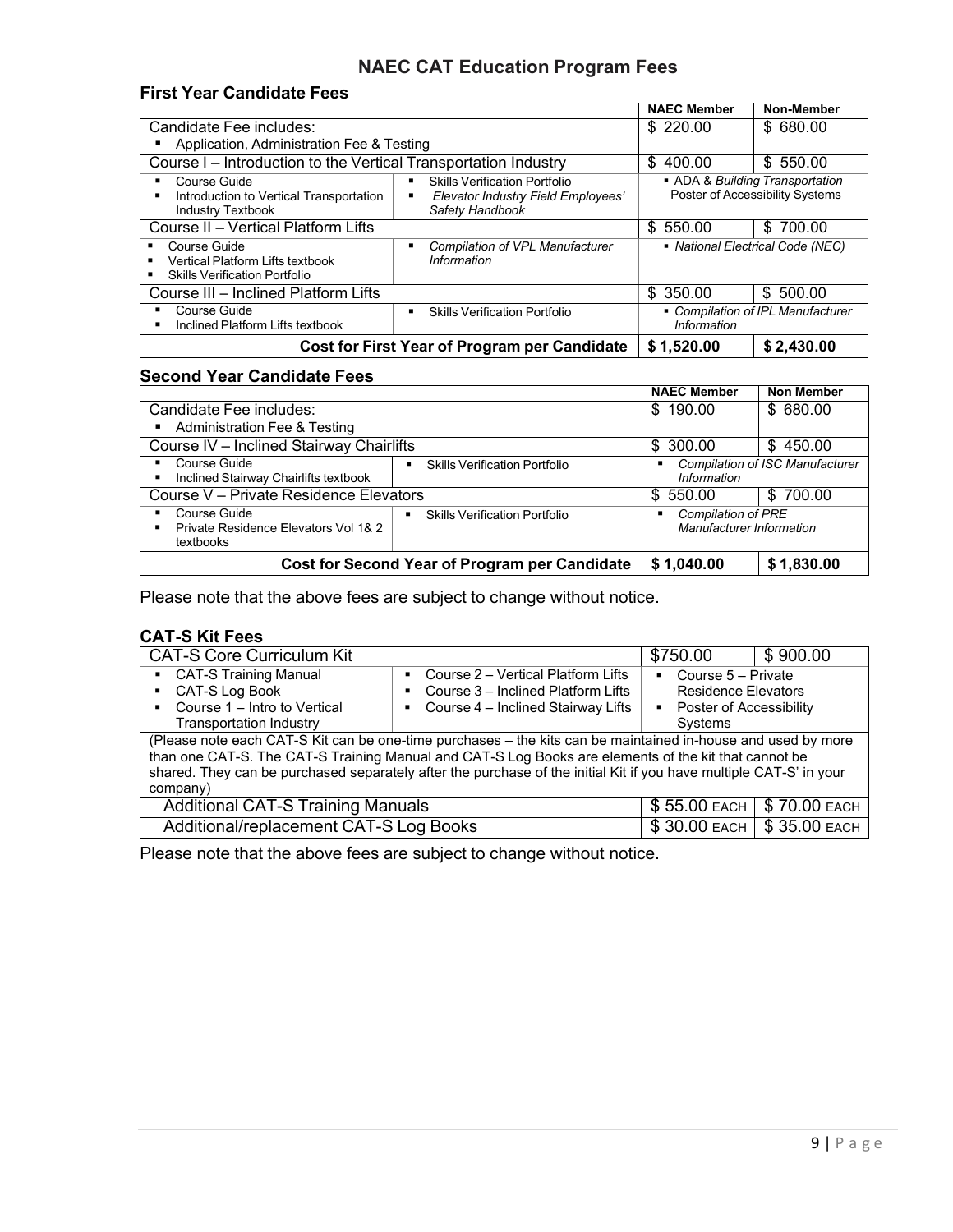Every program participant is required to sign a document attesting that he or she will follow the NAEC CAT<sup>®</sup> Code of Ethics.

## CANDIDATE CODE OF ETHICS

*In studying to become a CAT*®*, studying to renew a CAT certification, and working as a CAT*®*, I understand and agree to follow all elements of the NAEC CAT*® *Code of Ethics as specified in the following:*

- *Providing falsified or misleading information related to my CAT*® *renewal constitutes good and sufficient grounds for the immediate cancellation of my CAT*® *Certification.*
- *Providing falsified or misleading information related to my CAT*® *Candidate Skills Verification constitutes good and sufficient grounds for the immediate cancellation of my CAT*® *Candidate status. Providing falsified or misleading information related to a CAT*® *Candidate Skills Verification constitutes good and sufficient grounds for the immediate cancellation of my CAT*® *status.*
- *Cheating or receiving help of any type not authorized by the NAEC on any education program examination or test constitutes good and sufficient grounds for the immediate cancellation of my CAT*® *Candidate status.*
- *Providing falsified or misleading information on work related documents, reports, and logs while working as a CAT*® *constitutes good and sufficient grounds for the immediate cancellation of my CAT*® *status.*
- *Failing to follow related industry codes, standards, local and federal laws related to my work related duties, and company work rules constitutes good and sufficient grounds for the immediate cancellation of my CAT*® *status.*

## CAT-S CODE OF ETHICS

*In carrying out the responsibilities of a CAT-S, I understand and agree to follow all elements of the NAEC CAT-S Code of Ethics as specified in the following:*

- *Ensure that every candidate under my charge is dealt with in a fair and unbiased manner. Ensure that the confidentiality of every CAT® candidate under my charge is protected and that personal and CAT® program progress information will only be provided to the management of the sponsoring company and supervisors required to know to properly conduct their jobs.*
- *Ensure that CAT*® *program assessments and examinations of every CAT*® *under my charge are properly proctored and that verification by legal identification with pictures is provided to the proctor before the respective CAT*® *candidate takes each assessment and examination. In the case of the CAT*® *program, proper proctoring means that the CAT*® *candidate will not be permitted to use books, notes, or any other information during the examinations and that no one is permitted to help or coach the CAT*® *candidate during the examinations. Also, there will be at least one company employee in the same room with the CAT*® *candidate during the entire assessment and examination process.*
- *Ensure that the skills verification for every CAT*® *candidate under my charge is signed off only by a qualified CAT*® *and that verification by legal picture identification is provided to the CAT*® *who will be conducting skills verification for the respective CAT*® *candidate.*
- *Notify my employer and the NAEC in the event that I have witnessed, or have reason to believe, that an individual has obtained CAT*® *candidate status, CAT*®*, or CAT-S certification under false pretenses.*
- *Not use any questions in the training of candidates that are known to be on the final CAT*® *Certification Exam.*
- *To act in a professional manner when conducting CAT-S responsibilities*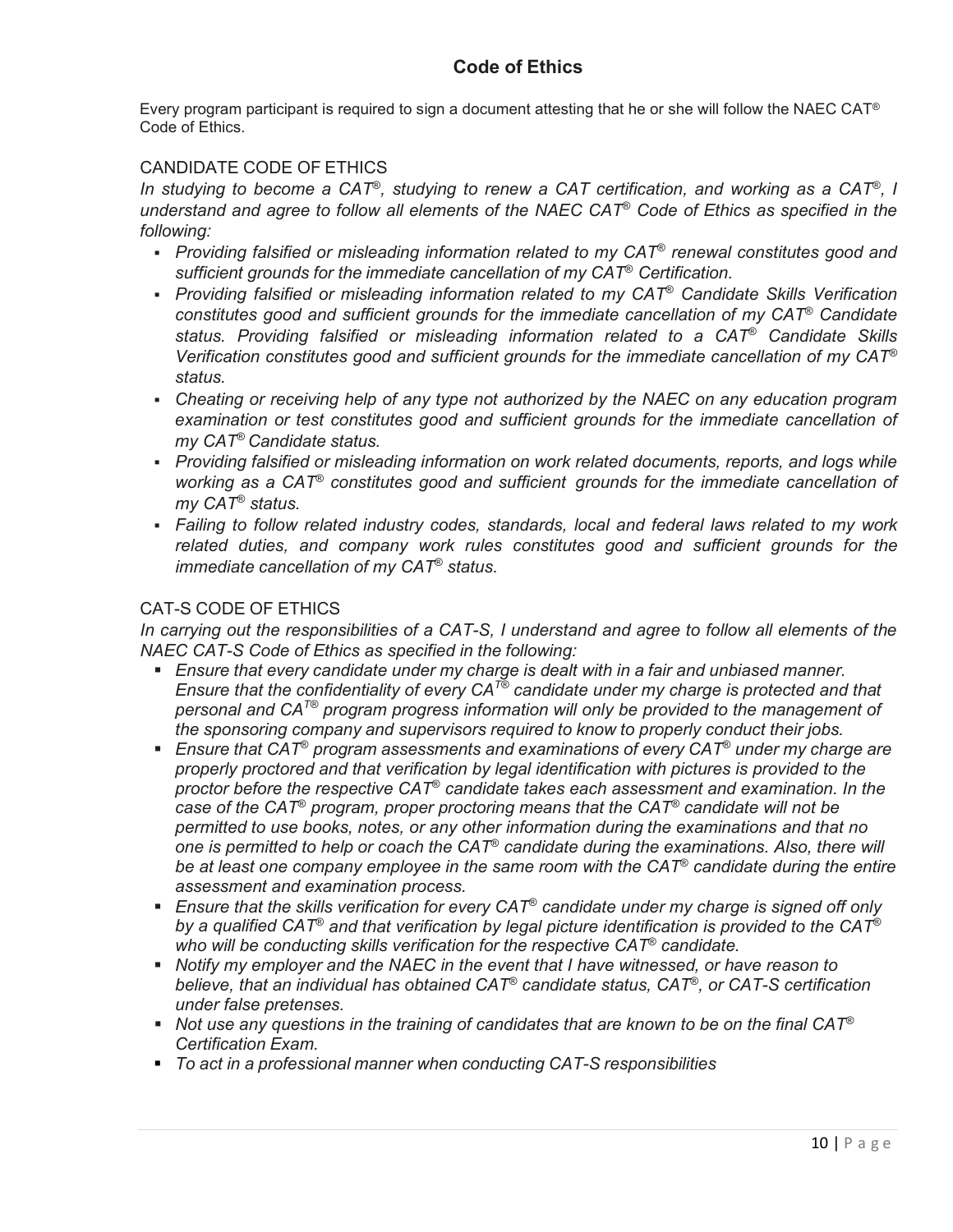## **Education Program Curriculum Details**

## **Core Curriculum**

The CAT Education Core Curriculum covers approximately two years of study and is divided into five courses. All coursework is available in complete kits from Elevator World, Inc. at www.elevator books.com. Kits include required supplemental materials.

## COURSE 1: INTRODUCTION TO THE VERTICAL TRANSPORTATION INDUSTRY

Class hours: 76 / Field hours: 1,000

## **LEARNING OBJECTIVES**

Upon completion of Course 1, the candidate should have:

- $\triangleright$  Gained knowledge of basic safety
- $\triangleright$  Demonstrated instruction on proper use of tools
- Gained general knowledge of National Applicable Codes and Regulations
- Gained knowledge of basic electricity
- $\triangleright$  Demonstrated the ability to print reading
- $\triangleright$  Gained knowledge of installation basics
- 1. Vertical Transportation History
- 2. Organizations Relevant to the Vertical Transportation Industry
- 3. National Applicable Codes and Regulations
- 4. Accessibility Industry Glossary of Terms

## ADDITIONAL REFERENCE MATERIALS

## COURSE 2: VERTICAL PLATFORM LIFTS

Class hours: 40 / Field hours: 500

## **LEARNING OBJECTIVES**

Upon completion of Course 2, the candidate should have:

- Gained fundamental knowledge of the overview of equipment
- Gained fundamental knowledge of the safety procedures
- Gained fundamental knowledge of the installation procedures
- $\triangleright$  Gained fundamental knowledge of the wiring, power supplies and control circuits
- $\triangleright$  Gained fundamental knowledge of the operation of equipment

#### 1. Overview

- 2. Landing Doors and Gates
- 3. Landing Door and Gate-Locking Devices
- 4. Machinery Tower/Mast
- 5. Platforms

## ADDITIONAL REFERENCE MATERIALS

## COURSE 3: INCLINED PLATFORM LIFTS

Class hours: 10 / Field hours: 500

## **LEARNING OBJECTIVES**

Upon completion of Course 3, the candidate should have gained:

 $\triangleright$  Fundamental knowledge of the overview of equipment

- 5. Types of Accessibility & Residential **Equipment**
- 6. General Safety
- 7. Introduction to Basic Electricity
- 8. Print Reading
- 9. Installation
- Accessibility Systems Poster *Elevator Industry Field Employees' Safety Handbook*

- 6. Safeties and Governors
- 7. Hoistway/Runway Enclosure
- 8. Wiring, Power Supplies, Control Circuits
- and Operation
- 9. Other Components
- *National Electrical Code (NEC) VPL Manufacturers Compilation*